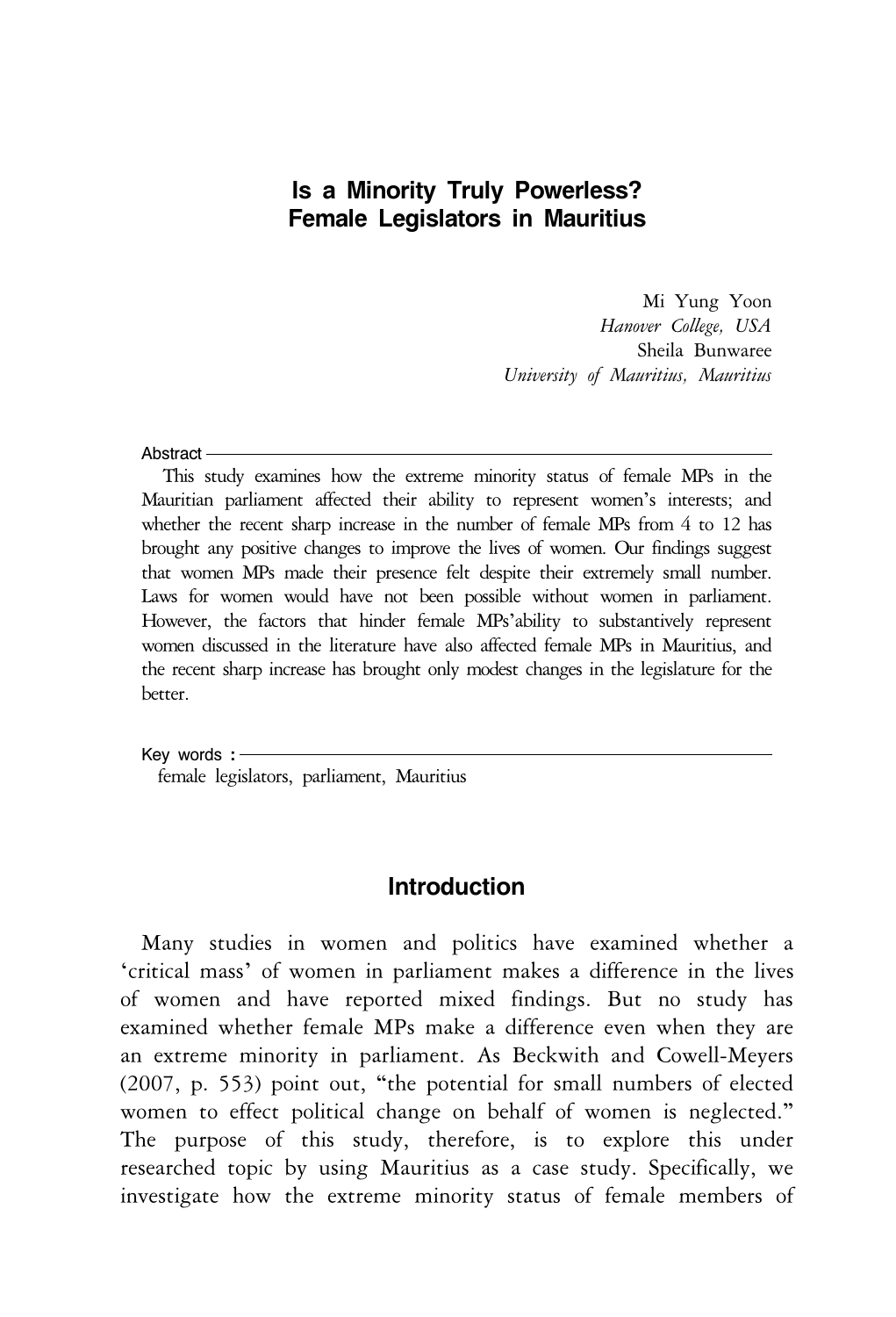parliament (MPs) in the Mauritian parliament has affected their ability to represent women's interests and whether the recent sharp increase in the number of female MPs has brought any positive changes for women, although women's parliamentary representation in Mauritius is still far short of the 30% target set by the Southern African Development Community (SADC) for 2005 and the 50% target set by the African Union for 2015. This study is important because the impact of female MPs in Mauritius has received very little attention in the literature. Even the studies focusing on women's parliamentary representation in southern Africa (Bauer & Britton, 2006; Geisler, 2004; Goetz & Hassim, 2003) have overlooked it. It may be that women's parliamentary representation in Mauritius has always been so low that analysts have held no particular interest in investigating the impact of women MPs in the country.

Mauritius, which consists of the island of Mauritius (the main island) and three dependencies (Rodrigues, Saint Brandon Island, and Agalega Island), is home to 1.25 million people, who are mainly descendants of the French, Indo-Hindus, Indo-Muslims, Chinese, and Africans (Central Intelligence Agency, 2008). Today, Indo-Hindus make up about 50% of the total population, the Creole descendants of Africans constitute 27% of the total, the Franco-Mauritians represent 2%, the Indo-Muslims account for about 17%, and the Sino-Mauritians constitute 3% (Central Intelligence Agency, 2008). It is ethnically diverse country due to the complex human migration at various times of its history. The Portuguese discovered the uninhabited island in 1505, but did not stay. The Dutch came next and occupied the island from 1598 to 1710. The French followed the Dutch and established colonial rule in 1715, but were replaced by the British in 1810 (Yoon & Bunwaree, 2006, p. 230). Slaves were imported from Madagascar and mainland Africa during French rule to work on sugar plantations. When slavery was abolished in 1835, the British imported indentured laborers from India (Tinker, 1974). Mauritius gained independence from the British in 1968.

While many other ethnically diverse African countries have suffered from recurring ethnic conflicts, Mauritius has been known as one of the most stable countries in Africa with a track record of multiparty democratic elections since its independence. But despite this achievement, its female legislative representation had always been one of the lowest in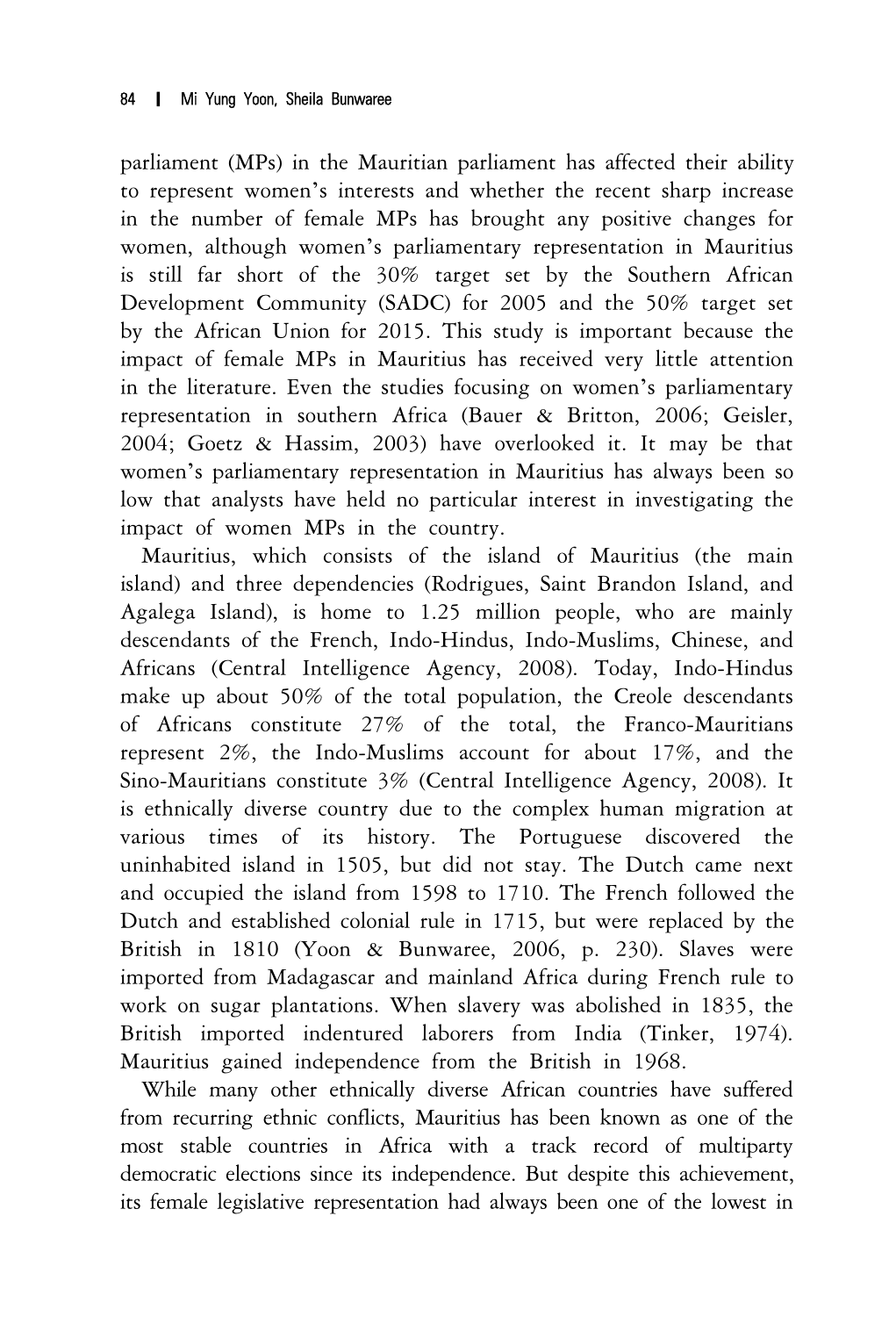the continent until the latest election on July 3, 2005, which brought a sharp increase in the number of women from 4 (5.7%) to 12 (17.1%) in its 70-member legislature. Although women in Mauritius were given the right to vote and the right to stand for elections in 1956, as Table 1 shows, the number of female MPs had never exceeded six until 2005. Unlike some of its neighbors that have made deliberate efforts to improve women's political representation (for example, Mozambique, Rwanda, South Africa, Swaziland, Tanzania, and Uganda), Mauritius has done very little to redress the severe under representation of women in politics despite its ratification of the 1995 Beijing Platform for Action and the 1997 SADC Declaration on Gender and Development which urged countries to meet the 30% target for women's representation in all decision-making positions.

| Year | Number of Parliamentary Seats Number of Women Percentage of Women |                |      |
|------|-------------------------------------------------------------------|----------------|------|
| 1967 | 70                                                                | 0              | 0.0  |
| 1976 | 70                                                                | 3              | 4.3  |
| 1982 | 66                                                                | 3              | 4.5  |
| 1983 | 70                                                                | $\overline{2}$ | 2.9  |
| 1987 | 70                                                                | 4              | 5.7  |
| 1991 | 66                                                                | $\mathcal{P}$  | 3.0  |
| 1995 | 66                                                                | 6              | 9.1  |
| 2000 | 70                                                                | 4              | 5.7  |
| 2005 | 70                                                                | 12             | 17.1 |

Table 1. Women's Legislative Representation in Mauritius over Time, 1967-2005

## **Electoral System in Mauritius**

Mauritius is one of the several African countries with a parliamentary system (for example, Botswana, Burkina Faso, and South Africa). Its unicameral national legislature consists of 62 members directly elected every five years based on the block-vote system and eight additional members selected by the best-loser system, which was created to ensure adequate representation of the officially recognized ethnic groups by the constitution: Hindus, Muslims, Sino-Mauritians, and the general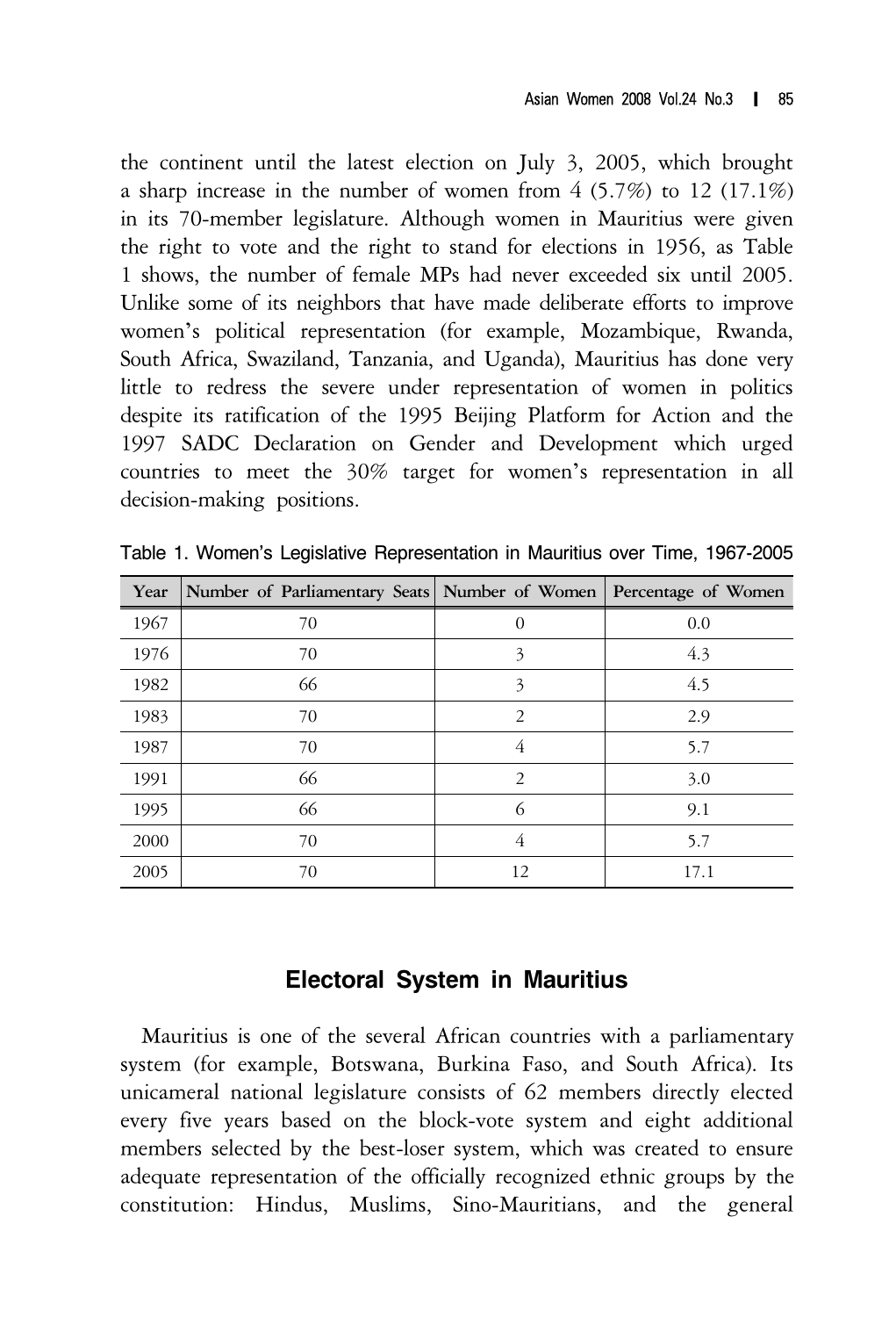population, which consists of the Creole descendants of African slaves and the Franco-Mauritian whites. The block-vote system is a first-past-the-post mechanism in multimember constituencies (Yoon & Bunwaree, 2006, p. 232). To elect 62 members of the National Assembly, the country is divided into 20 constituencies, with each electing three members, and one (the island of Rodrigues) electing two members. Voters have three votes in a single ballot, except on Rodrigues, where they have two votes in a single ballot. Voters can cast their votes for more than one candidate. The three candidates who receive the largest number of votes are elected in each constituency. In the case of Rodrigues, the two candidates with the largest number of votes are elected (Yoon & Bunwaree, 2006, p. 232). After each general election, the Electoral Supervisory Commission allocates eight best-loser seats to the candidates who belong to underrepresented ethnic groups and come next in the ranking in terms of the number of popular votes received.

In Mauritius, alliances have dominated the election outcomes, and not a single small party has ever won any seat in the parliament alone, except for the Organisation du Peuple de Rodrigues, which has always won two seats allocated for Rodrigues. Today, the two alliances occupy all of the 60 directly elected parliamentary seats for the main island. The Alliance Social, which consists of the Labour Party, the Parti Mauricien Xavier Duval, the Mouvement Militant Socialiste Mauricien, the Mouvement Republicain, and Les Verts, occupies 38 seats and the Mouvement Militant Mauricien (MMM)-Mouvement Socialiste Mauricien-Parti Mauricien Social Démocrate alliance accounts for 22 seats. Thirty-six political parties contested in the 2005 election, but none of them won a seat (Chiroro, 2005). According to Yoon and Bunwaree (2006, p. 238), coalitions have been a hindrance to women's entry into the legislature in Mauritius. When parties form an alliance, they, like a party, can nominate only three candidates for each constituency. This makes the competition for a nomination more competitive. When men and women compete for a nomination, women tend to be pushed to the sidelines to clear the space for men. As a result, Yoon and Bunwaree (2006, p. 238) state, even well-qualified women sometimes could not win nomination. Moreover, political parties in Mauritius have used ethnicity as a top criterion for the nomination of candidates to draw wider support from the ethnically diverse voters. This means that ethnicity has taken precedence over gender for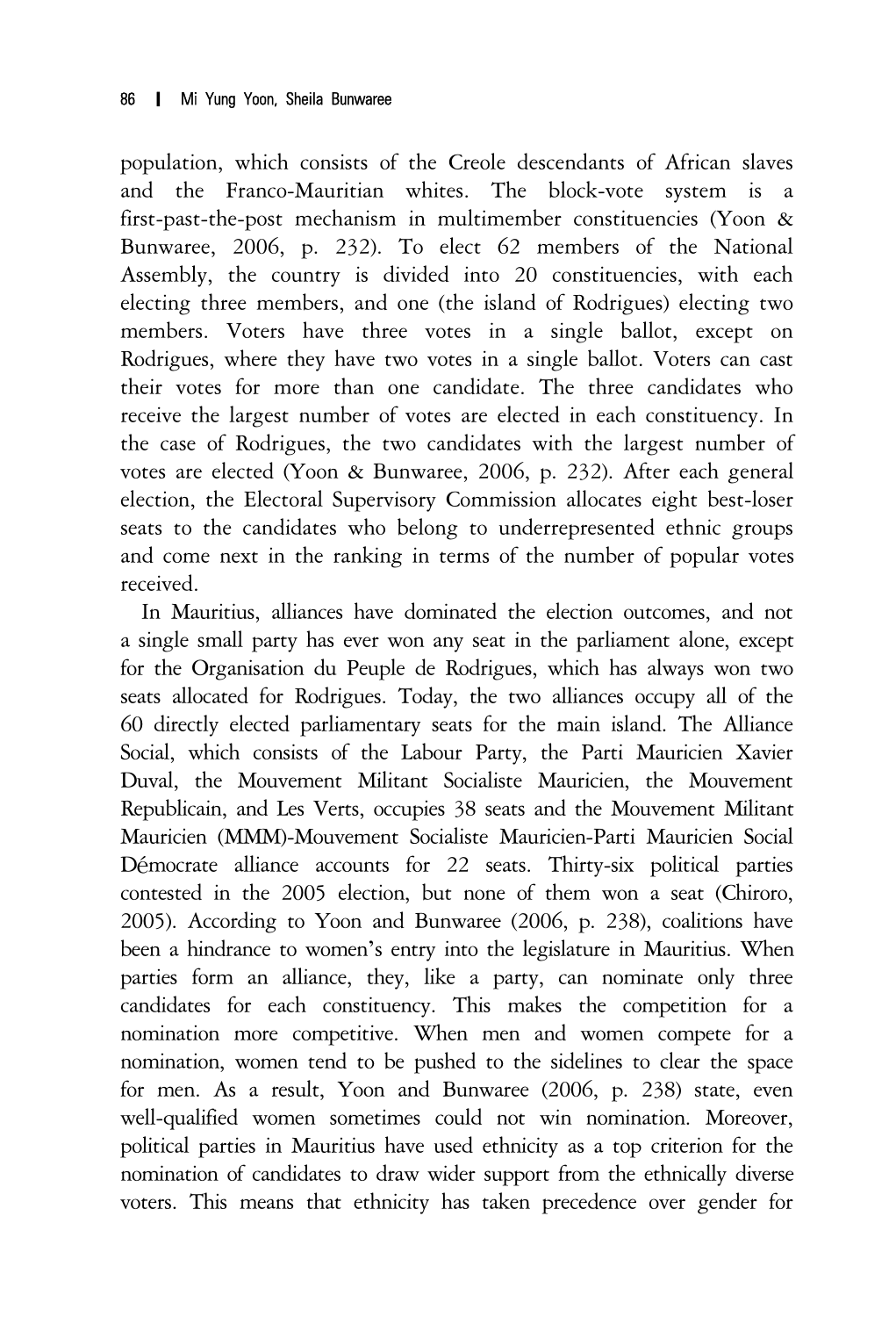selecting candidates.

# **Does Female Legislative Representation Make a Difference in the Lives of Women?**

Modern democracy, Bratton and van de Walle (1997, p. 11) state, "has inexorably come to mean representative democracy." If so, can a system where more than one half of the population is severely underrepresented be regarded as a true representative democracy? Given that women's experience, knowledge, and needs are different from men's, can men adequately represent the issues affecting women? According to Zimmerman (1994, p. 3), "the lack of women and members of minority groups on governing bodies may mean that important issues receive little or no consideration during the policy-making process." In the same vein, Phillips (1998, p. 228), who identifies the reasons women should be in politics, addresses that particular interests of women would otherwise be overlooked (cited in Bauer and Britton, 2006, p. 3). If this is the case, equal representation of women in the legislature, where laws affecting women are enacted, amended, and repealed, is necessary to protect women's interests.

Many analysts have examined whether descriptive representation (how a representative looks) actually translates into substantive representation (how the representative acts). Carroll (1992), who examined female state legislators in the United States, reports that women are more likely to work on legislation aimed at helping women and to make women's issues their top priority than male legislators. Similarly, Tremblay (1998), using the 35th Canadian Parliament, reports that female MPs were proportionally more involved in women's issues than their male colleagues. Female MPs, she states, do not consider women's issues a priority, but "women spoke out on women's issues twice as often as men" (Tremblay, 1998, p. 463). Women are "the primary initiators of the representation of women's issues"(Tremblay, 1998, p. 464). With reference to Zambia, Zimbabwe, and Botswana, Geisler (1995, p. 574) also states that women "might feel more inclined to address gender issues, because no man would bring them up."

However, some argue that the mere presence of women is not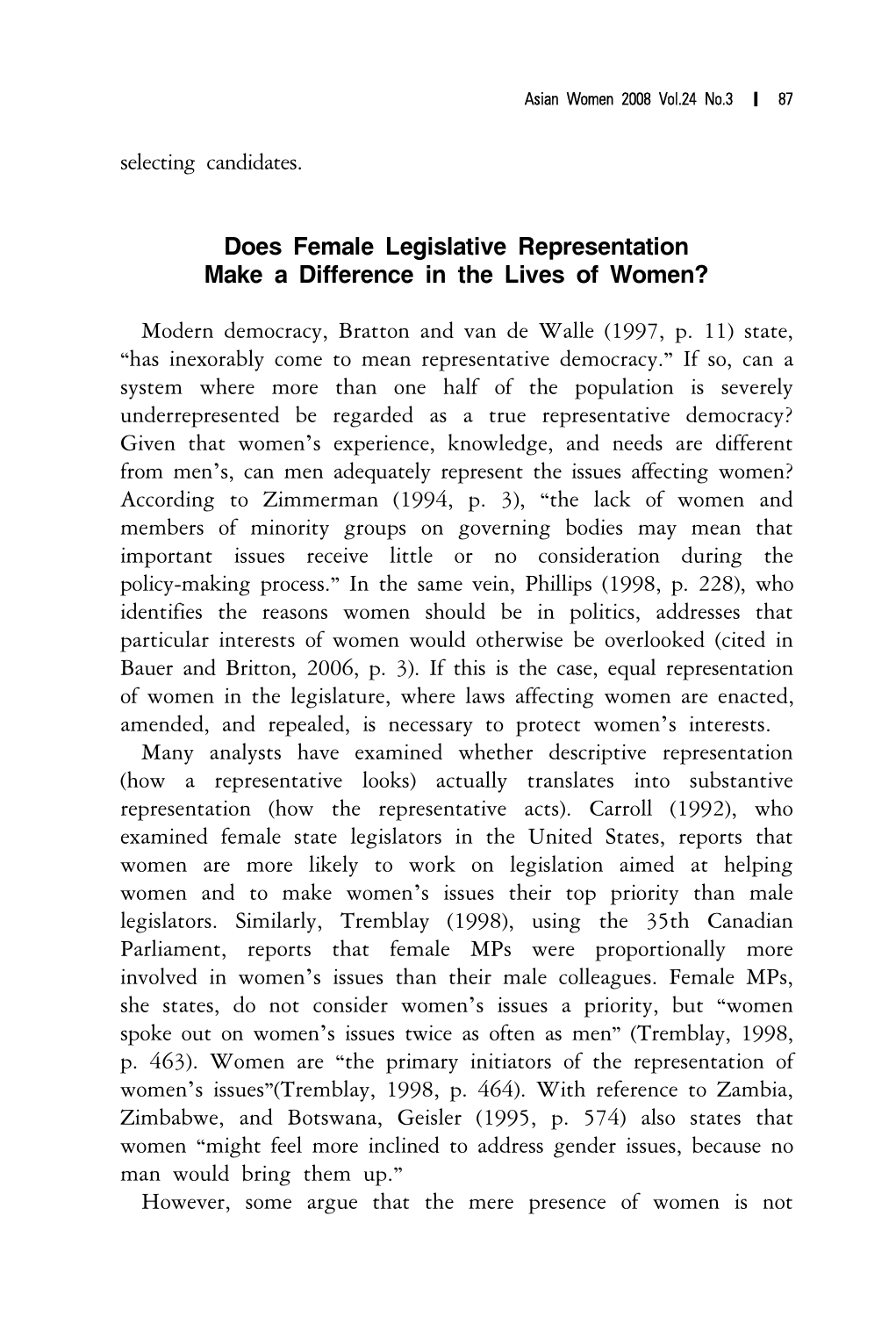enough to make a difference. They should account for at least "a large minority (critical mass)," says Sawer (2000). This argument is based on an assumption that a greater number of women in the legislature will increase their ability to press for women's issues. But there has been no agreement on what percentage of women in parliament constitutes a 'critical mass'. As Beckwith and Cowell-Meyers (2007, p. 553) rightly state, "nothreshold number has been established that marks the boundaries between numbers of women too small to have an impact on legislation and numbers large enough to secure policy initiatives representing women's interests." According to Bystydzienski (1992), women should account for at least 15% of parliamentary seats to have influence. However, the 1995 Beijing Platform for Action and the 1997 SADC Declaration on Gender and Development state at least 30%. Bystydzienski (1992, p. 22), based on her study about Norway, notes that "since the influx of larger numbers of women into public politics, women's issues, interests, values, and perspectives have become incorporated into political discourse and policy-making." "Female incumbents have felt freer to address women's issues, female perspectives have been given growing respect, and matters of special interest to women have been debated and legislated more often," she (Bystydzienski, 1992, p. 15) elaborates. Similarly, Sawer (2000, p. 369) states that "it is when women move from being a small to a large minority in parliament that women's issues become interesting rather than dismissed as marginal and marginalizing for those who raise them." These findings are echoed by Devlin and Elgie (2008), who examined the effect of increased women's representation in the Rwandan parliament: Since the sharp increase of women in parliament in 2003, from 25.7% to 48.8%, female MPs have felt more comfortable and confident, the relationship between male and female MPs has improved, and women's issues have been raised more often than before.

Other researchers, however, report that the mere presence or an increase of women in parliament does not guarantee positive changes for women due to the constraints affecting the extent to which female MPs can have an impact, while acknowledging the legislative gains female MPs have made in various countries. Their discussions on the constraints center on the male dominant working environment, sexism, and party discipline as well as the lack of experience and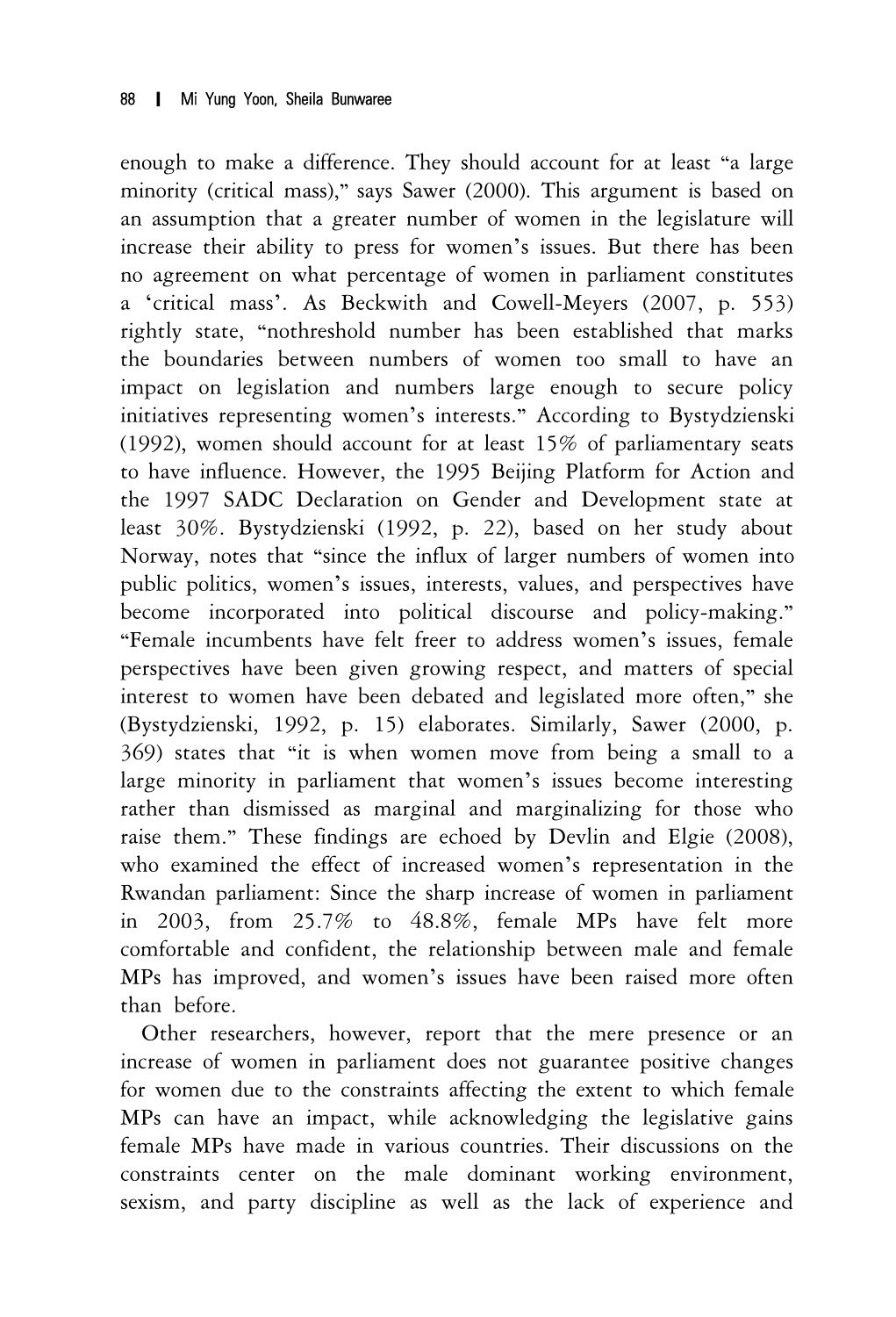diverse interests of female MPs. Because women are always a minority in parliament, men's norms and interests tend to set the tone of the parliamentary working environment, says Tripp (2000, p. 219). Thus, women are expected to behave in ways that suit such norms and the rules created by men (p. 219). Due to their small numbers, women are always very visible, and are "continuously watched by their male and female colleagues" (Geisler, 1995). This can make them uncomfortable.

The male dominant environment also generates institutionalized sexism in the legislature. According to Tripp (2001), women in politics, including female MPs, "have had difficulty being taken seriously and have frequently been subjected to humiliating stereotypes and derogatory remarks." Female MPs are also constrained by party discipline. With respect to South Africa, Mac Gregor (2000) states that party disciplinary codes compel women MPs "to vote according to the party line and make it difficult for them to campaign on a gender ticket." Party discipline, according to Tremblay (1998), also hinders collaboration among female MPs across party lines on women's issues.

The evidence suggests that party discipline is stronger in some electoral systems than in others. Specifically, list proportional representation systems with gender quotas (for example, Mozambique and South Africa) and reserved-seat systems for women (for example, Rwanda, Tanzania, and Uganda) tend to limit the effectiveness and independence of female MPs to a greater extent, eventhough these mechanisms have been conducive to getting women into the legislature. Women elected through the quota system may feel compelled to be loyal to their parties (Devlin and Elgie, 2008, p. 240). For example, in Uganda, where 56 parliamentary seats are reserved for women, reserved-seat MPs are more loyal to the National Resistance Movement, which introduced the reserved-seat system for women, than to women's interests; as a result, the overall legislative accomplishment of female MPs has been unimpressive (Tripp, 2006, p. 128). In Mozambique and South Africa, political parties rank their candidates for the party lists, and it is difficult for female MPs to go against their party lines if they want to be renominated and placed in winnable positions for future elections. Barkan, Densham, and Rushton (2001), who point out the potential abuse of party lists in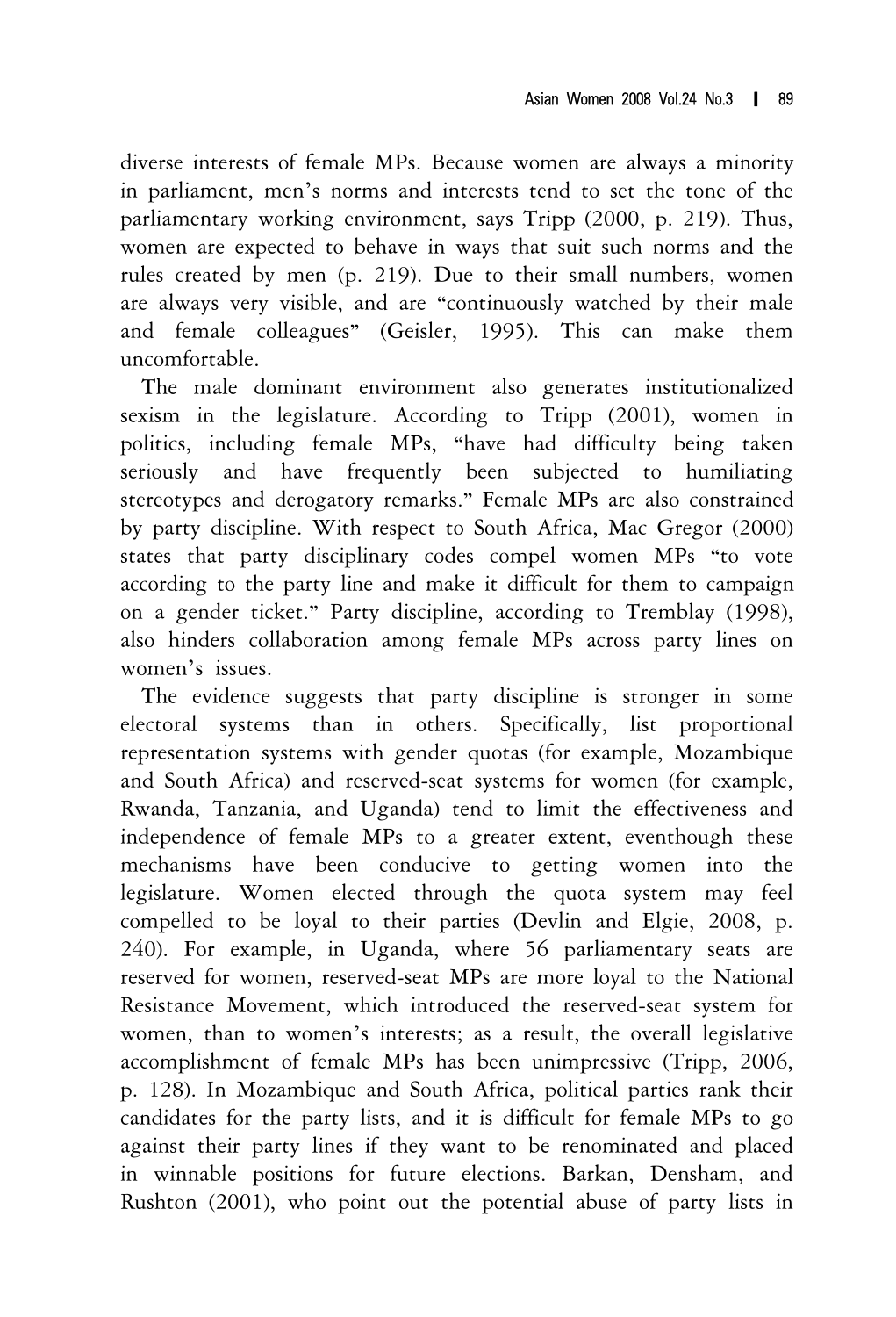South Africa, state, "Those seeking a high ranking on their party's list must respond first to the leadership of their party rather than to the voices of the people. The lists can be used to enforce intra-party discipline."

Studies (Bauer & Britton, 2006; Goetz, 1998a, p. 268) also report that many female MPs cannot effectively act on women's concerns due to their lack of expertise on issues and, in the case of newcomers, due to their lack of understanding of parliamentary rules and practices. In addition, female MPs are not homogeneous. Their interests, backgrounds, philosophies, and preferences vary (Goetz, 1998b; Tremblay 1998, p. 465). Some female MPs, for example, may not be interested in gender issues at all. If the above constraints are true, as Beckwith and Cowell-Meyers (2007, p. 554) state, "sheer numbers of women" may not be "a necessary condition for legislating women's policy issues" "small numbers of women who are well-situated may be able to deliver women's substantive representation."

# **Female MPs in the Mauritian Parliament: An Extreme Minority**

How relevant is the above literature to Mauritius? Did the women's presence in the legislature, even though an extreme minority, improve the lives of women? To answer this question and to examine the effect of the recent sharp increase in the number of female MPs, we interviewed 15 past and incumbent MPs (both females and males) as well as the heads of several non-governmental organizations (NGOs) in Mauritius. The interviews were conducted in two different phases: in June 2005, a few weeks before the latest election, by both authors and in April 2006 by the author on the ground. We selected our interviewees based on their availability and diverse backgrounds. To retain confidentiality, we do not disclose the names of most of our interviewees.

Out findings suggest that despite their small number, women MPs made their presence felt. Our interviewees state that laws for women, such as the 1982 Immigration and Deportation Act, the 1996 amendment to the Mauritian Citizenship Act, the 1997 Domestic Violence Act, and the 2002 Sex Discrimination Act as well as marriage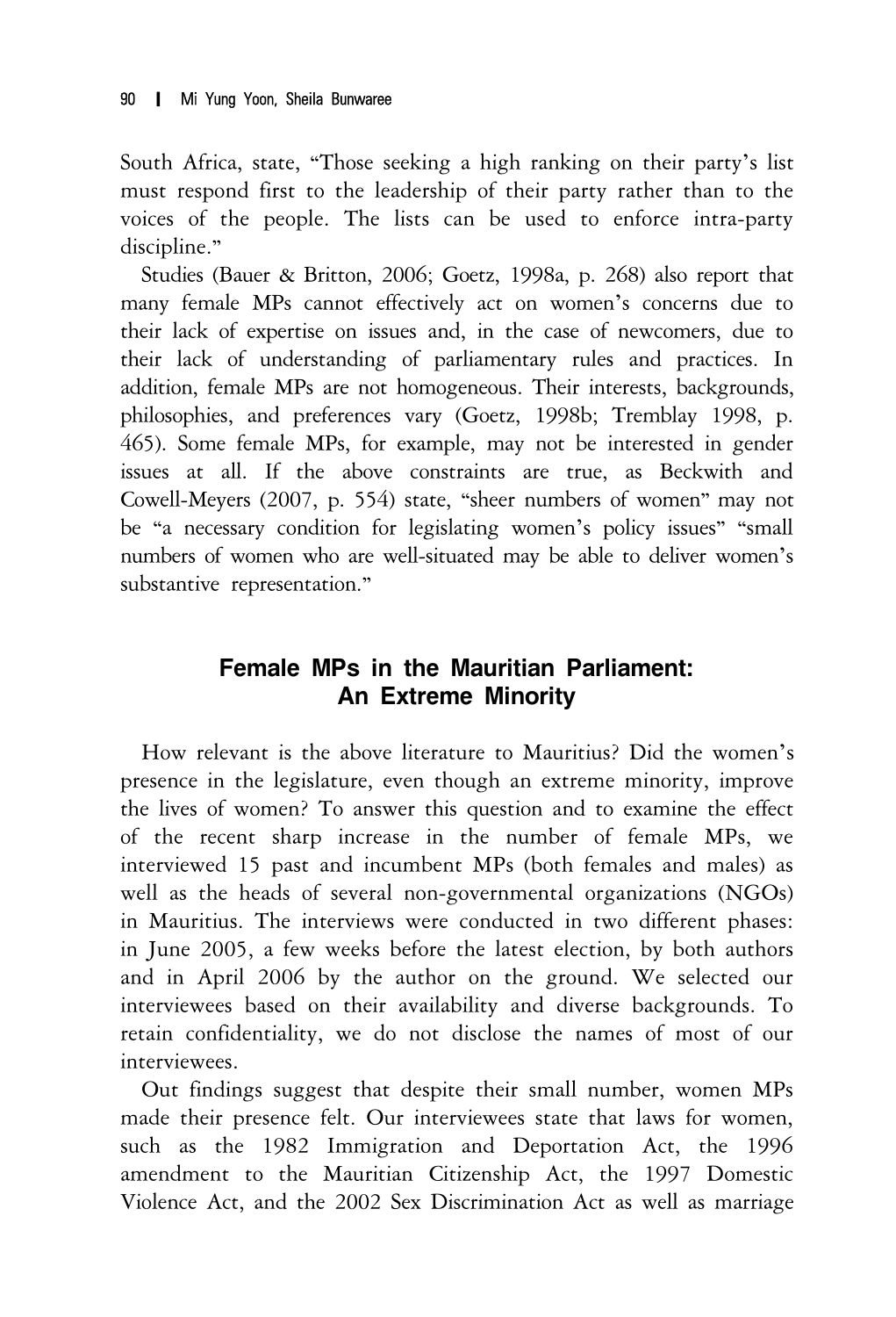laws, social security laws, and income tax laws, would have not been possible without women in parliament. It was women who brought these issues forward to get the legislation process started. "Although most male MPs supported these legislations, without the female MPs driving them, tabling these legislations would have taken much longer time," says an incumbent male MP.1 To elaborate a few of the above laws, the amendment to the citizenship law in 1996 is to give Mauritian women who marry foreign men the same rights as men who marry foreign women. In the past, foreign women marrying Mauritian men were granted Mauritian citizenship, but the same right was not granted to foreign men marrying Mauritian women. The 1997 Domestic Violence Act is to protect women and children from domestic violence. It is the first legislation against domestic violence in the SADC region, and has been used as a model to other southern African countries, where domestic violence has also been one of the major problems affecting women. Domestic violence in Mauritius is now a criminal offense. These legal reforms are the outcomes of concerted efforts of women's NGOs, women in politics, and male sympathizers in parliament, but much credit goes to females MPs who brought those issues to the forefront to start the legislative process. Women's issues will not be heard unless female MPs address them because most male MPs do not want to talk about them.2 They expect female MPs to deal with women's issues. "We don't talk about women things," say they.<sup>3</sup> They also make fun of other male colleagues who are paying attention to women's issues. "You are wearing a skirt today," they say to those male MPs.<sup>4</sup> These negative attitudes might discourage other male MPs from addressing women's issues. However, when concerned male MPs occasionally take women's issues to the floor, they are sincere and serious, says Françoise Labelle.5 A former female MP says, "Mauritius is a macho society where men believe that they should be in control all the time. Do you really think that men would be concerned with the amount of domestic violence

<sup>1</sup> Interview with a male MP, Port Louis, Mauritius, April 2006.

<sup>2</sup> Interview with a female MP, Port Louis, Mauritius, April 2006.

<sup>3</sup> Interview with Françoise Labelle, Rose Hill, Mauritius, June 9, 2005. Labelle is currently an MMM MP. She was reelected in 2005.

<sup>4</sup> Interview with Françoise Labelle, Rose Hill, Mauritius, June 9, 2005.

<sup>5</sup> Interview with Françoise Labelle, Rose Hill, Mauritius, June 9, 2005.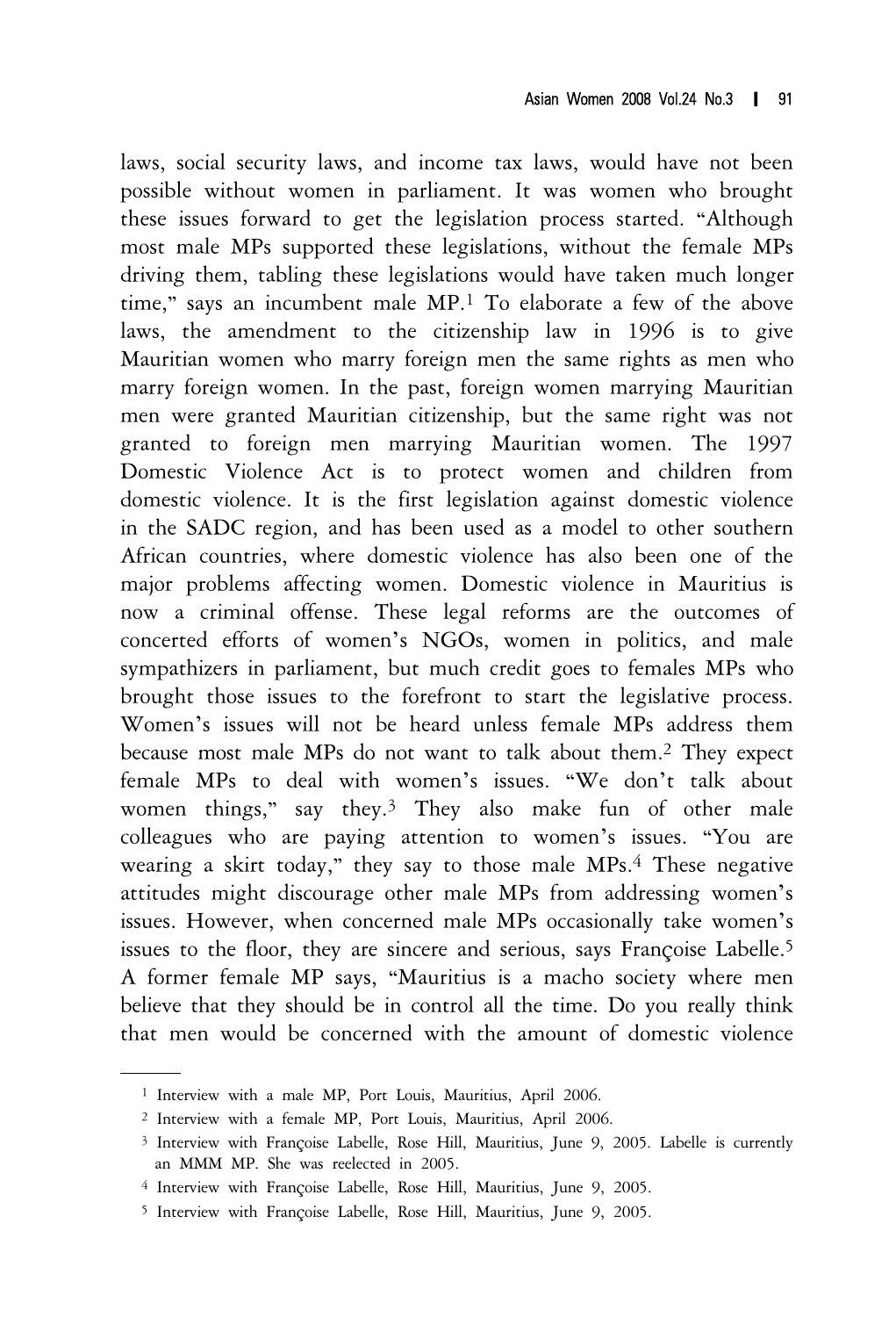going on? Oh yes! There is a beautiful rhetoric among men. They do argue that this is unbearable and cannot be accepted. But did you see any man coming up with the legislation of domestic violence?"6 A female MP also states, "You know issues like street kids, HIV/AIDS among women, and the feminization of poverty are not the issues that men generally bring to the fore. It is women who keep bringing out these issues. Not that no man raises these issues, but these issues are much more pronounced among women."7 The implementation of the laws mentioned above has been slow, but according to Françoise Labelle, those laws have enhanced women's self-esteem and the awareness of women's rights. "Women know that there are doors to knock now," says she.8

Both male and female MPs as well as NGO leaders agree that women MPs not only see things from different perspectives but also are more sensitive to issues affecting women. A former male MP states that the National Assembly needs women's representation because men cannot see the problems affecting women. Even if they can, they lack the details due to their limited knowledge about women's issues.<sup>9</sup> There are still many women's issues yet to be legislated. Among them are street kids, child prostitution, HIV/AIDS infection among women, abortion, gender violence, growing feminization of poverty, women's access to credit, unequal pay for equal work, the absence of legal aid for women, amendments to the Pension Act, and others.<sup>10</sup>

Although female MPs have made contributions to improving the lives of women by amending some discriminatory laws and enacting new laws as discussed above, their extreme minority status in the male dominant parliamentary environment, some female MPs argued, greatly affected the degree to which they could have further impact. According to a female MP, the small number of women disadvantaged them in getting sufficient time to address or debate the issues that mattered to them.11 A male MP, however, disputed this assertion by saying that women had the same opportunity to address

<sup>6</sup> Interview with a former female MP, Port Louis, Mauritius, April 2006.

<sup>7</sup> Interview with a female MP, Port Louis, Mauritius, April 2006.

<sup>8</sup> Interview with Françoise Labelle, Rose Hill, Mauritius, June 9, 2005.

<sup>9</sup> Interview with a former male MP, Port Louis, Mauritius, April 2006.

<sup>10</sup> From interviews with female MPs, Mauritius, June 2005 and April 2006.

<sup>11</sup> Interview with a female MP, Port Louis, Mauritius, April 2006.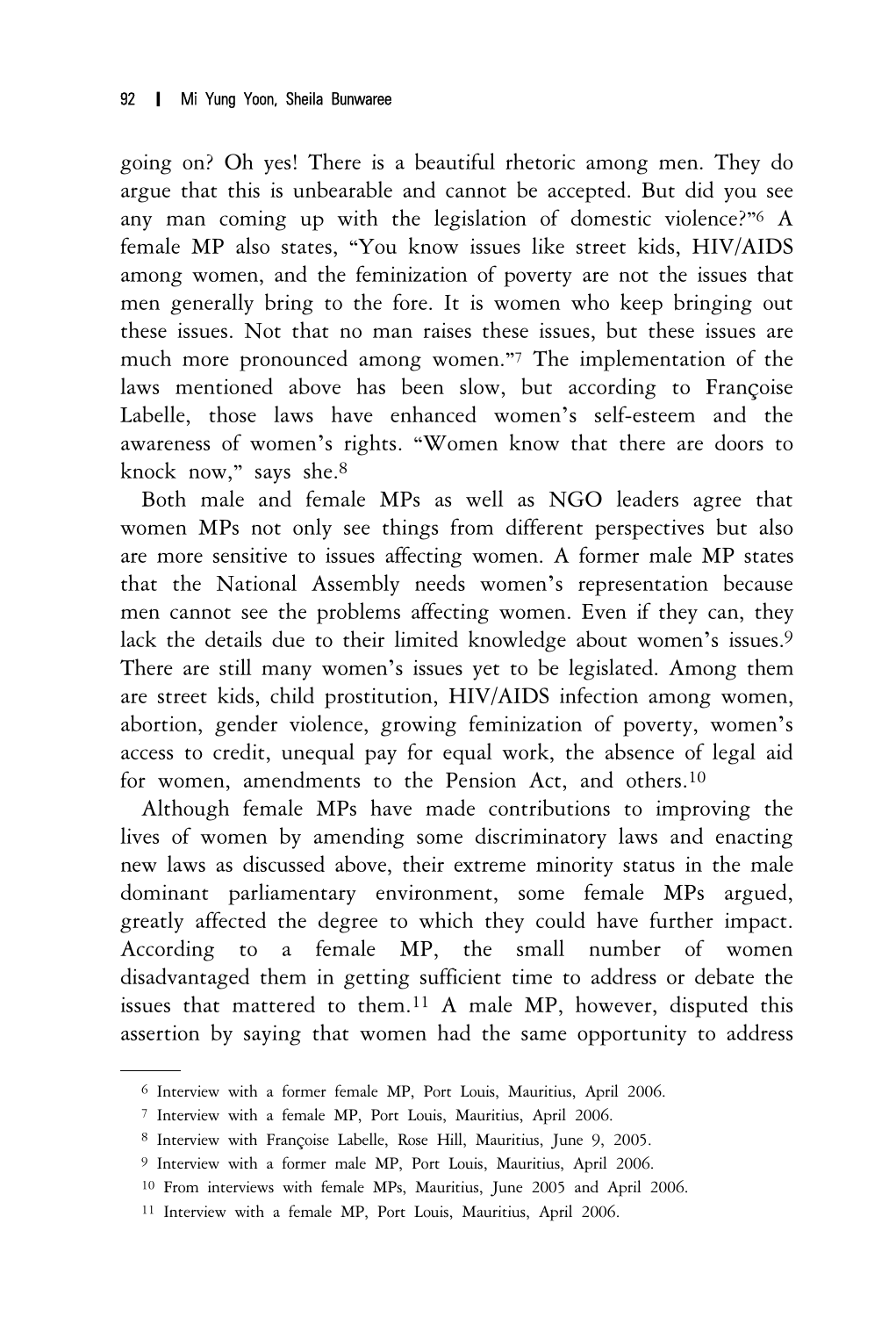issues in the chamber. It was the speaker who managed debates and parliamentary affairs, and the women's minority status was irrelevant to the length of time granted to them to speak. However, he added that the traditionally male dominant parliament could be intimidating to some women, particularly women who lacked confidence or who were new comers to politics.<sup>12</sup>

The National Assembly has resembled the patriarchal Mauritian society outside of it. Sexism has often manifested itself through remarks and actions of male MPs. Male MPs are not convinced that female MPs have the equal rights.<sup>13</sup> Thus, "even jokes are reflective of their perceptions of women," Françoise Labelle states.14 Women, to prove themselves, should be twice as good as men.15 Women in parliament are also expected to perform stereotypical roles of women. For example, whenever there is a need, male MPs ask, "Where are the women on the House Welfare Committee?" (The House Welfare Committee takes care of the wellbeing of parliamentarians.) However, the same question is not asked to the male MPs on the same committee.<sup>16</sup> Male MPs also often make comments on the appearance of female MPs. Not only that, some see female MPs as sex symbols rather than as their colleagues.17 When female MPs discuss women's concerns, they sometimes hear mockeries or ridicules from their male counterparts. Abortion, which is still illegal in Mauritius, teenage pregnancy, and rape have been a few of those issues downgraded and even laughed at by male MPs some male MPs are even doubtful about the severity of these problems.18 According to Marie France Roussety, it is risky for women to project themselves as advocates of women until they establish their reputation in the legislature; male MPs will not listen to female MPs who talk about women all the time, and it is wise for them to address rather gender blind general issues.19

<sup>12</sup> Interview with a male MP, Port Louis, Mauritius, April 2006.

<sup>13</sup> Interview with Françoise Labelle, Rose Hill, Mauritius, June 9, 2005.

<sup>14</sup> Interview with Françoise Labelle, Rose Hill, Mauritius, June 9, 2005.

<sup>15</sup> Interview with former MP Marie France Roussety, Reduit, Mauritius, June 14, 2005.

<sup>16</sup> Interview with Françoise Labelle, Rose Hill, Mauritius, June 9, 2005.

<sup>17</sup> Interview with a former female MP and minister, Mauritius, June 13, 2005.

<sup>18</sup> From interviews with a few present and past female MPs, Mauritius, June 2005.

<sup>19</sup> Interview with Marie France Roussety, Reduit, June 14, 2005.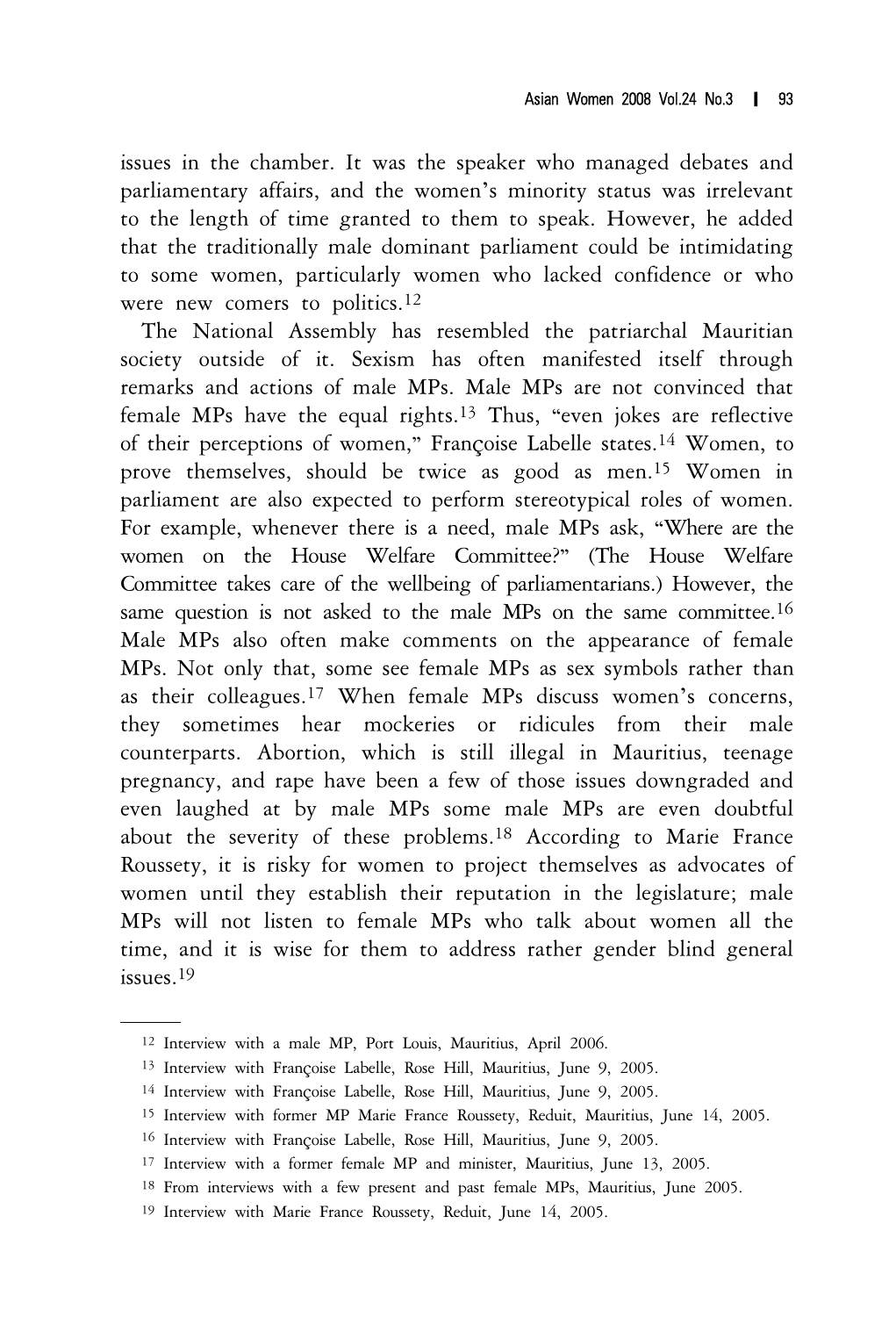As seen in other African countries, party discipline has also limited female MPs'freedom to act on behalf of women. Although Mauritius has employed neither a proportional representation system nor a reserved-seat system for women, party discipline has played a significant role for other reasons. In Mauritius, party leaders, almost all of whom are men, determine who will be nominated, "either alone or in conjunction with a small team of close collaborators, selected by the leaders themselves" (Darga, 2005). They also decide what issues should be addressed and what questions should be asked in parliamentary debates; female MPs give in to the will of their party leaders and toe their party lines on most issues.20 The stiff competition for a nomination, we believe, has strongly influenced the behaviors of female MPs. However, party discipline is relatively loose on fundamental issues, such as capital punishment and abortion.21

Party discipline has also hindered cross-party collaborations among female MPs, and female MPs always find it difficult to get support from their female colleagues in the opposite side. Female MPs in many African countries have formed women's parliamentary caucuses to unite them across party lines. Among the examples are the Forum of Women Parliamentarians in Rwanda, *Le Reseau des Femmes Parlementaires* in Senegal, the Parliamentary Women's Group in South Africa, the Tanzania Women Parliamentary Group in Tanzania, and the Uganda Women Parliamentary Association in Uganda. They have been instrumental "in ensuring female legislators'views are reflected in setting priorities and drafting legislation" (Yoon, 2005, p. 88). But female MPs in Mauritius have never formed a women's caucus, and have remained divided along party lines. Their different backgrounds, interests, and preferences have also made it difficult for them to form a united front on women's issues. Not every woman thinks that women's issues should take priority over other issues.22 Furthermore, some women are also jealous of other women.23

According to Carroll (1992, p. 39), creating and maintaining connections between female politicians and women's NGOs is one of

<sup>20</sup> Interview with a former female MP and minister, Mauritius, June 13, 2005.

<sup>21</sup> Interview with a former female MP, Beau Bassin, Mauritius, June 11, 2005.

<sup>22</sup> Interview with a former female MP, Beau Bassin, Mauritius, June 11, 2005.

<sup>23</sup> Interview with a former female MP and minister, Mauritius, June 13, 2005.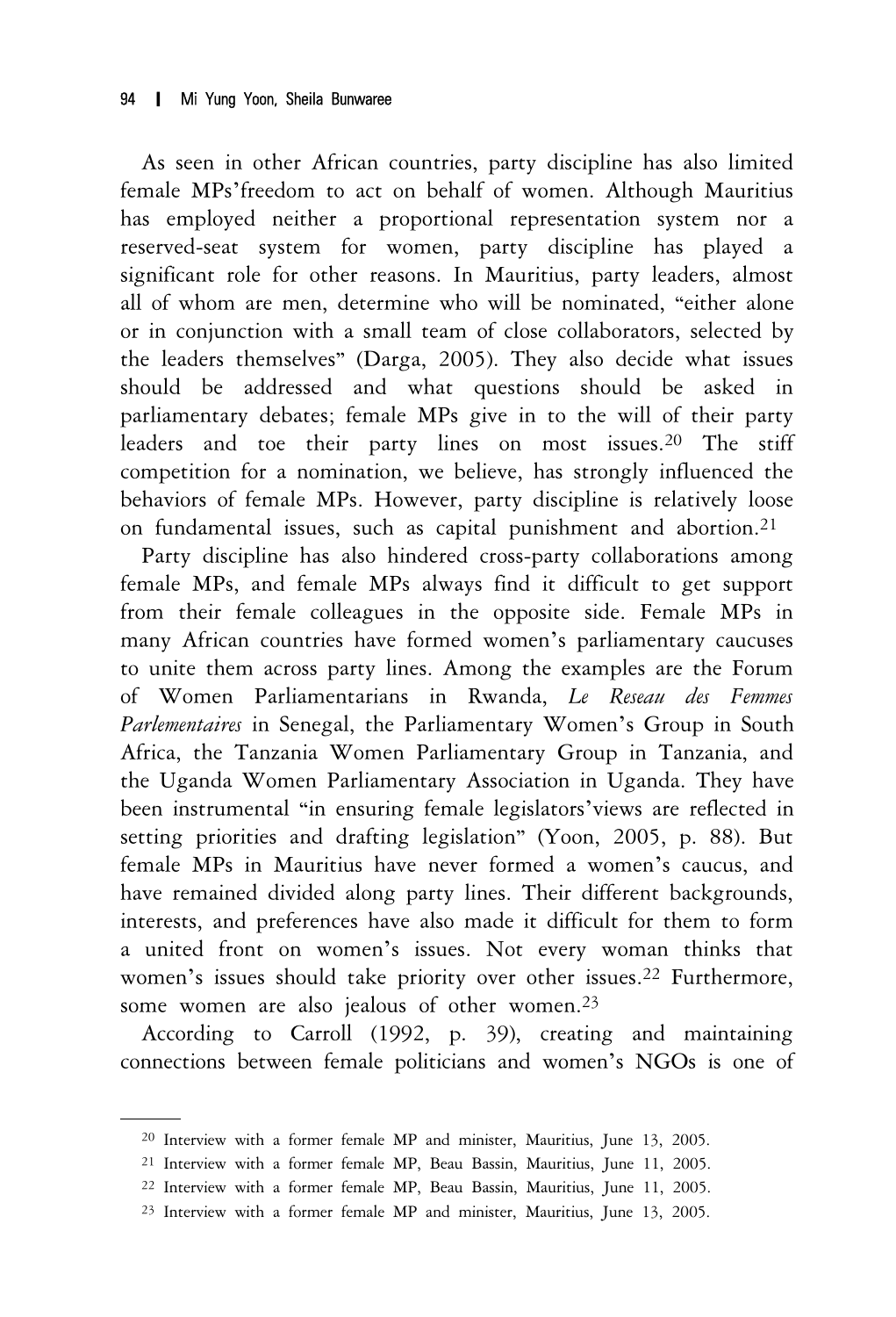the effective ways to achieve policies for women. Geisler (1995, p. 574) also emphasizes that "women in politics need the support of women outside to voice issues that concern them." Collective efforts of female MPs and women's NGOs have been instrumental in formulating and passing laws for women in other African countries. For example, "the passage of the New Family Law in the Mozambican National Assembly in December 2003 was the result of a concerted cooperative effort among and between women MPs and women in civil society" (Disney, 2006, p. 42). In Tanzania, women parliamentarians and women's NGOs were helpful in formulating and passing the Sexual Offences Special Provisions Act of 1998, which punishes perpetrators of rape and child molestation, and the New Land Act of 1999 and the Village Land Act of 1999, which give women an equal right with men in land ownership (Yoon, 2005, p. 88).

The cooperation between female MPs and women's NGOs has also been present in Mauritius, but appears to be less visible today. Marie France Roussety told us that during her tenure in parliament in the 1980s, female MPs reached out to women's NGOs to generate public opinions toward the issues they were pressing for. The pressure from the street, she said, was the only way that women MPs could get attention to their concerns in the legislature, because MPs usually took the voices from the public seriously. The media seldom discussed the issues brought by a few female MPs, and if women MPs had not reached out to women's NGOs, they would hardly have had any support from outside of the parliament, she added.<sup>24</sup> Their collaboration, indeed, contributed to amending some discriminatory laws against women. For example, women's NGOs, in collaboration with female MPs, lobbied for amendments to the Napoleonic Code, which treated married women as minors (Gunganah, Ragobar, and Varma, 1997). Prior to 1992, Pramila Patten states, women had few rights; the husband was the lord and master of the family. Women did not have the marital authority, the parental authority, the right to children, and alimony in case of divorce; they could not have a passport and a bank account without a permission of their husbands.25

<sup>24</sup> Interview with Marie France Roussety, Reduit, Mauritius, June 14, 2005.

<sup>25</sup> Interview with Pramila Patten, President of the Women's Legal Action Watch and a member of FederAction, Port Louis, Mauritius, June 10, 2005.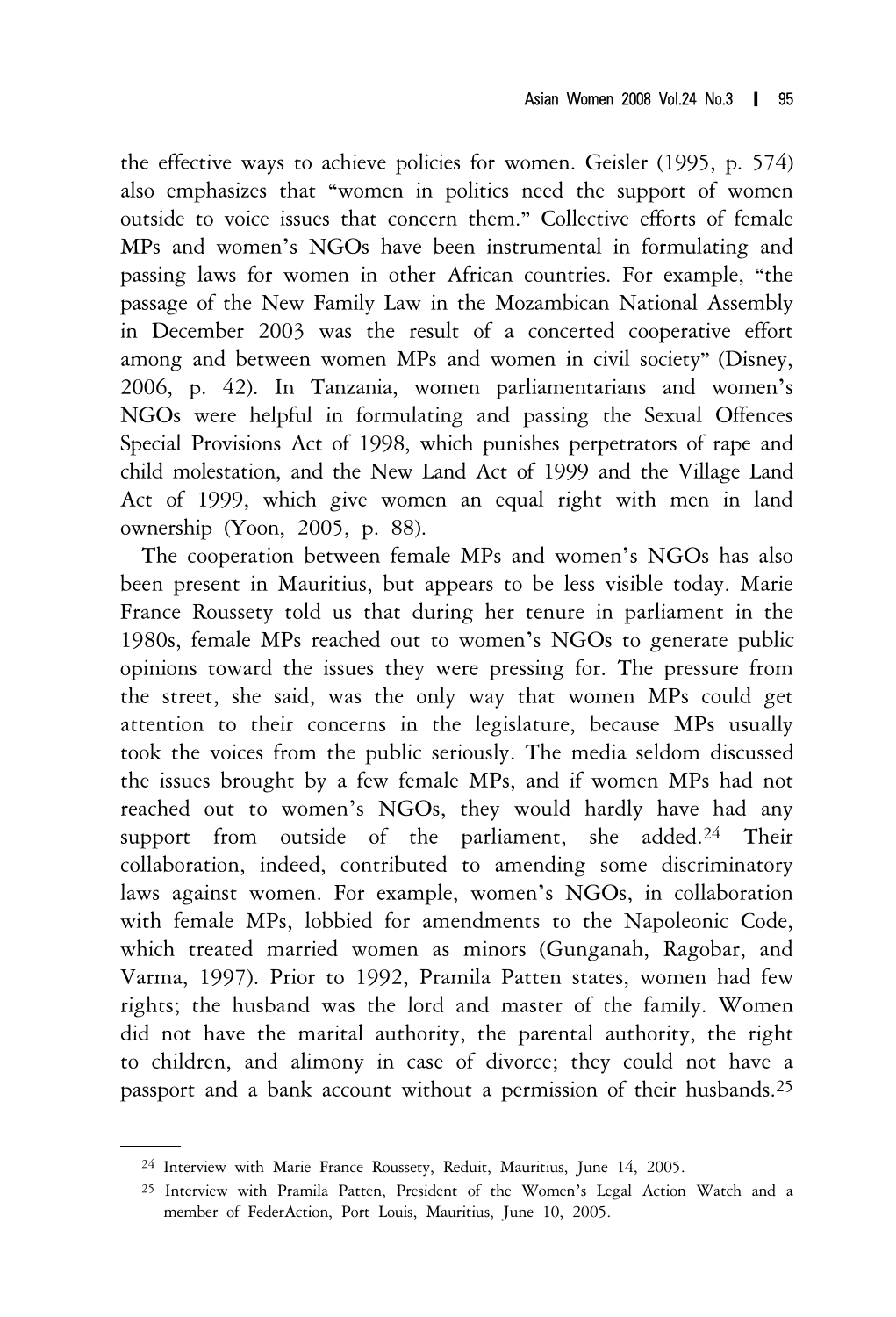Women are no longer minors. A woman can now choose her profession, set up a business, open bank accounts, and borrow without her husband's permission (Gunganah, Ragobar, & Varma, 1997, p. 26).

Today, examples of collaboration between female legislators and women's NGOs are becoming more difficult to find, however. Among the factors that have hindered the collaboration between these two groups are the division among women's NGOs, the absence of a parliamentary women's caucus, and the lack of independence of women's NGOs. In 1985, the government, by an act of the legislature, set up the National Women's Council, which regrouped about 900 women's organizations and operates under the aegis of the Ministry for Women's Rights, Child Development, and Family Welfare, to promote women's interests and to ensure that government policies meet the needs of women at the grass roots level. The creation of the Council by the government, however, has been seen as a deliberate effort to co-opt the women's movement. In addition, the dependence of Women's NGOs on the government and/or donors for funding further limits their autonomy. Thus, the cleavage within each group consequently makes the collaboration between the two groups tenuous, if not almost nonexistent.

## **Has the Presence of More Women in Parliament Brought Any Positive Changes?**

The 2005 election brought an unprecedented increase in the number of women from 4 to 12 in the Mauritian parliament. What contributed to such a sharp increase? Among the major factors are the political experience of some female candidates, efforts of women's NGOs, the contagion effect, the effective matching of female candidates to the profile of constituency, and relentless election campaigns of some female candidates (Yoon & Bunwaree, 2008, p. 18). Political experience of some women helped them gain a nomination from their parties and get elected (Yoon & Bunwaree, 2008, p. 18). Approaching the election, women's NGOs organized a march, workshops, and forums to elect more women to the legislature (Yoon & Bunwaree, 2008, p. 19). Their efforts, coupled with media coverage of the severe underrepresentation of women in Mauritian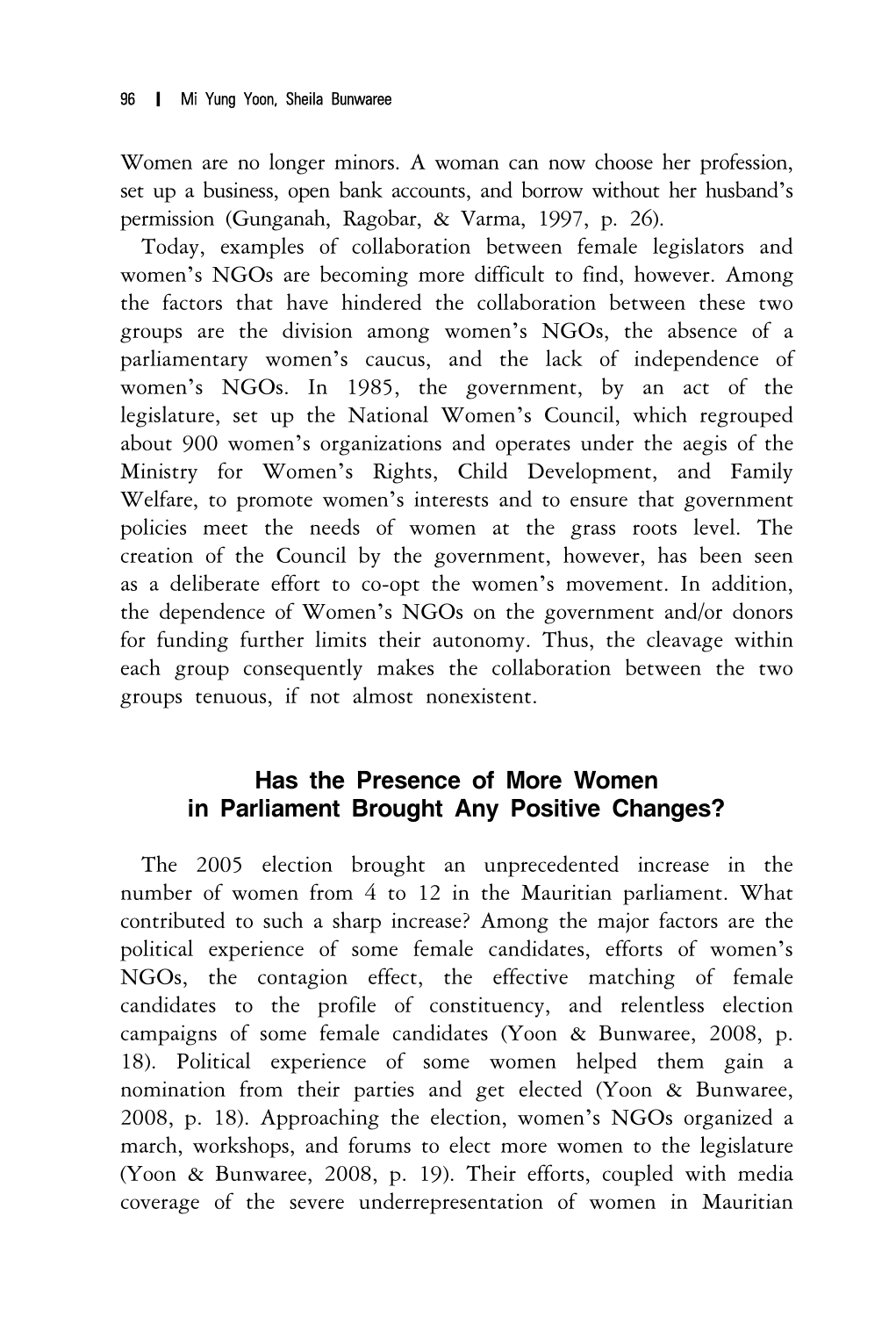politics, created an environment where political parties and alliances felt compelled to field more female candidates (Yoon & Bunwaree, 2008, p. 20). As a result, the number of female candidates increased from 33 in 2000 to 63 in 2005 (Yoon & Bunwaree, 2008, p. 18). In Mauritian society, which is divided along ethnic, caste, and religious lines, candidates, to be elected, should fit into the ethnic, caste, and religious characteristics of their constituencies; the major parties did a fine job in 2005 in nominating their female candidates in line with the profile of each constituency (Yoon & Bunwaree, 2008, p. 21). Lastly, despite the hostile campaign environment against female candidates, some female candidates ran vigorous campaigns, which brought quite positive election results (Yoon & Bunwaree, 2008, p. 22). These factors were also present in the previous election years to some extent, but they increased in size and strength in 2005, due mainly to expectations for progress.

So what positive changes has the increase brought? "Now with more women in parliament, voices of women are heard more frequently," states a female MP. There is more parliamentary time devoted to women's and children's issues, even though those issues are sometimes ridiculed by male MPs. When the issue of teenage pregnancy was raised, a few male MPs made nasty and sexist comments, says a female MP.26 In addition, the increased number of women has improved the parliamentary working environment to a certain degree. Men generally have a 'foul mouth', but they appear to restrain themselves to some extent ever since more women entered into the legislature, a male MP says.27 Similarly, a female MP states that the presence of more women has contributed to more peaceful deliberations; the language male MPs use during parliamentary debates is less violent and less offensive.28

All of these changes are important, but are not nearly enough for women MPs to have a strong impact on legislation. The same constraints have continued in existence. According to Ramola Ramtohul (cited in Political power and decision-making in the aftermath of Nairobi: the case of Mauritius, 2008), "the work of women parliamentarians is not given

<sup>26</sup> Interview with a female MP, Port Louis, Mauritius, April 2006.

<sup>27</sup> Interview with a male MP, Port Louis, Mauritius, April 2006.

<sup>28</sup> Interview with a female MP, Port Louis, Mauritius, April 2006.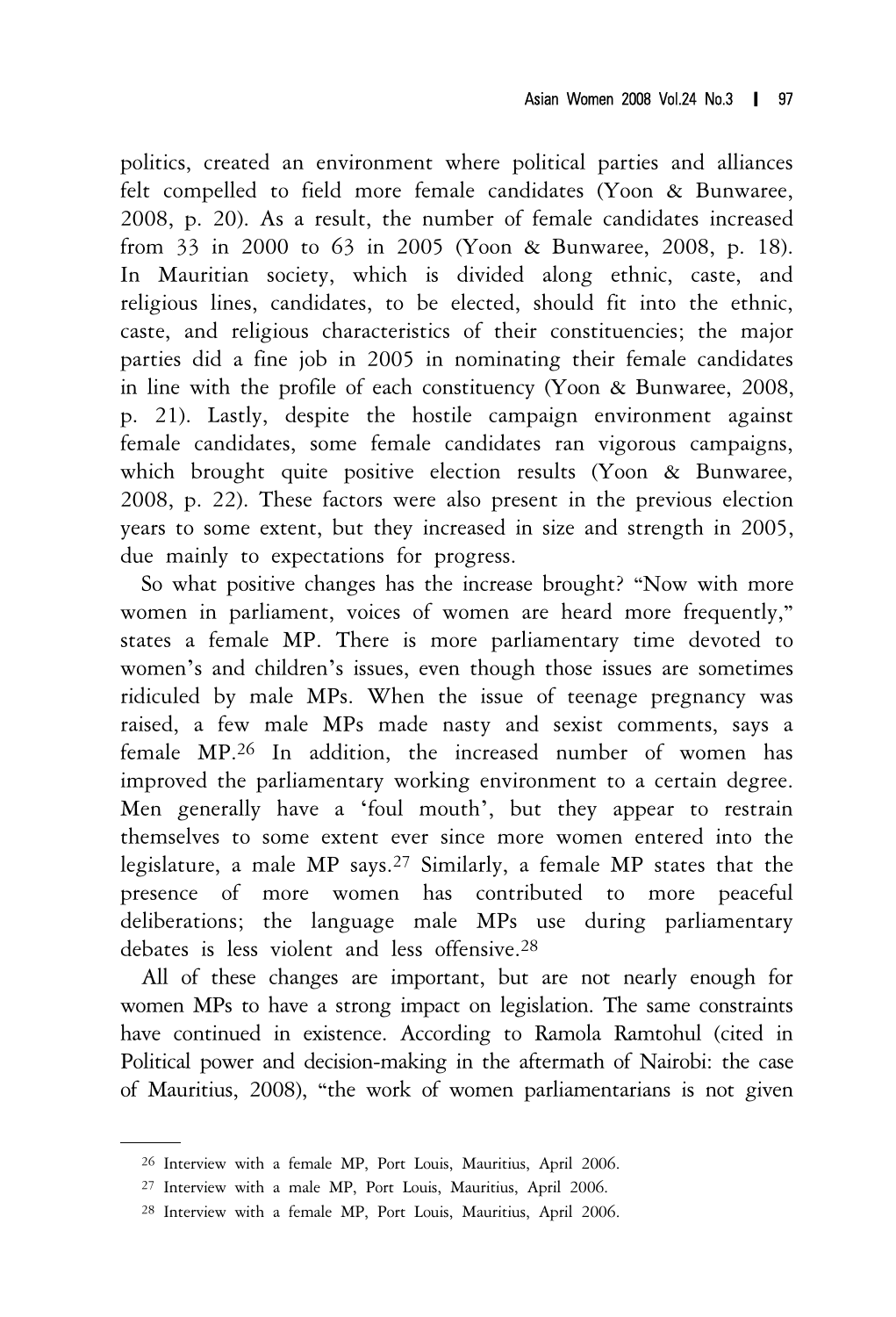the same importance and attention as that of men," and discrimination against women is still visible in the Mauritian parliament. She also notes that the parliament still needs "more women-friendly codes of conduct." According to Sheila Bappoo (cited in Political power and decision-making in the aftermath of Nairobi: the case of Mauritius, 2008), "when a female member of parliament stands up to speak, many of her colleagues would go out to smoke or to have tea." Female MPs themselves are also accountable for the only modest changes mentioned above. Despite the increase in the number of female MPs, a male MP says, just a few female MPs significantly contribute to parliamentary debates, while other women are quiet.29 Moreover, when women MPs intervene, they tend to address general issues affecting everyone more than women's issues, because they do not want to be perceived as feminists.30 When women MPs address women's issues, support from the opposition have not been consistent due to party discipline. A female MP states, "more women can make a difference but only if there is support from the women in the opposition on the specific issues. There are times when there is support and there are other times when women oppose just for the sake of opposing and toe their own party lines."<sup>31</sup>

### **Conclusion**

This study examined whether women's parliamentary representation has made a difference in the lives of women in Mauritius, where women had been an extreme minority in the legislature until recently. Despite their small number, female MPs brought women's issues forward to get the legislation process started and drove the process to the legislation, as exemplified by the 1997 Domestic Violence Act, the 2002 Sex Discrimination Act, and other gender sensitive laws. Because male MPs usually do not want to talk about women's issues, without women in parliament, women's concerns may not be heard. Thus, our findings suggest that even an extreme minority of women in parliament, if motivated and determined to act on behalf of women,

<sup>29</sup> Interview with a male MP, Port Louis, Mauritius, April 2006.

<sup>30</sup> From interviews with female MPs, Port Louis, Mauritius April 2006.

<sup>31</sup> Interview with a female MP, Port Louis, Mauritius, April 2006.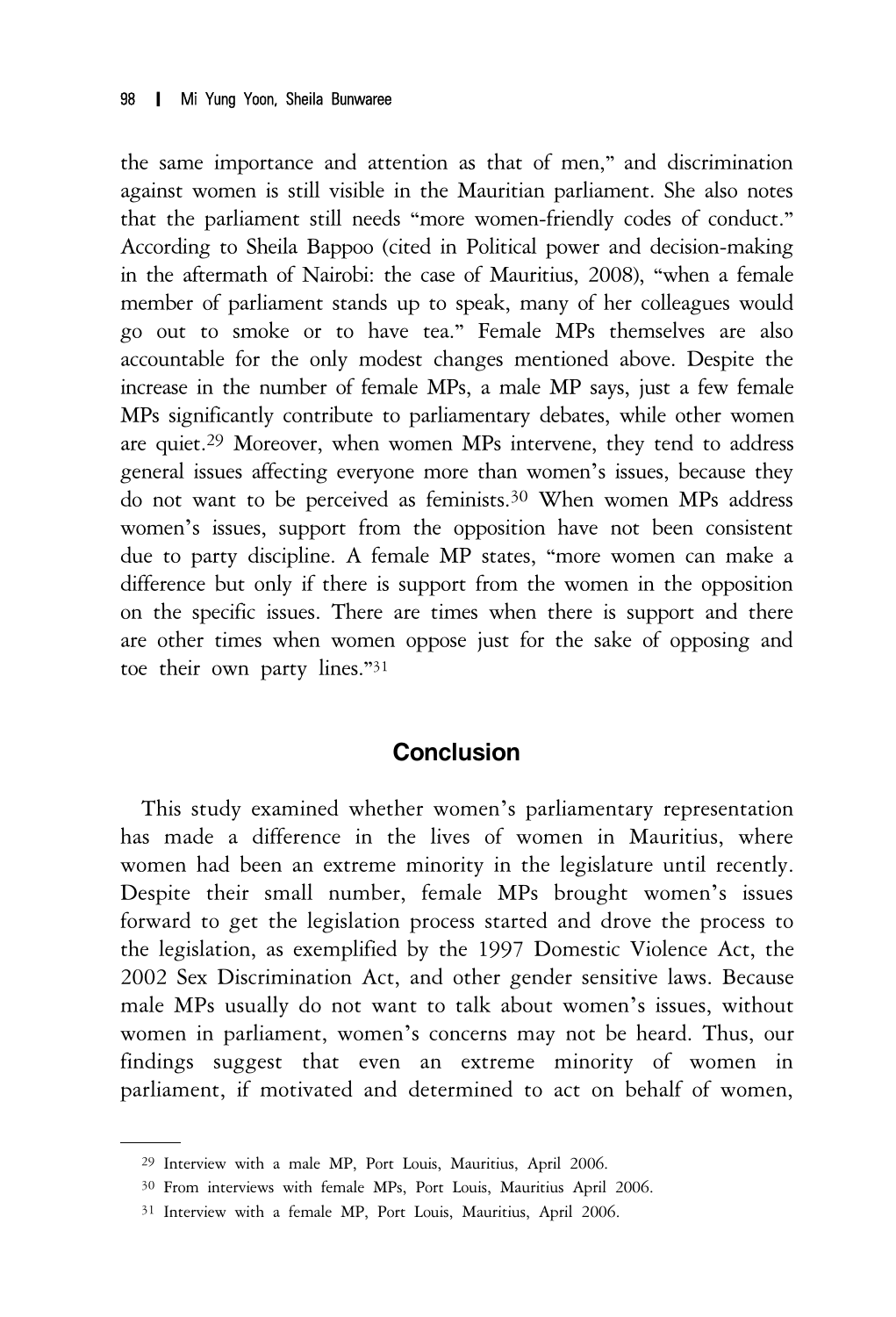can make a difference. However, we also note that female MPs in Mauritius have been affected by the same constraints discussed in the literature. As a result, the sharp increase in the number of women in the legislature in 2005 has brought only modest changes for the better (improved parliamentary environment and more parliamentary question time on women's issues). These changes nonetheless are important for further representation of women's interests and concerns, and should not be overlooked. The improved parliamentary environment is likely to foster female MPs' participation in parliamentary debates; more parliamentary question time on women's issues will draw more attention to the issues affecting women. Basedon our findings, we conclude that if committed, even an extreme minority of women in parliament can have an impact on enacting, amending, and repealing laws for women, but more women are needed to have a greater impact.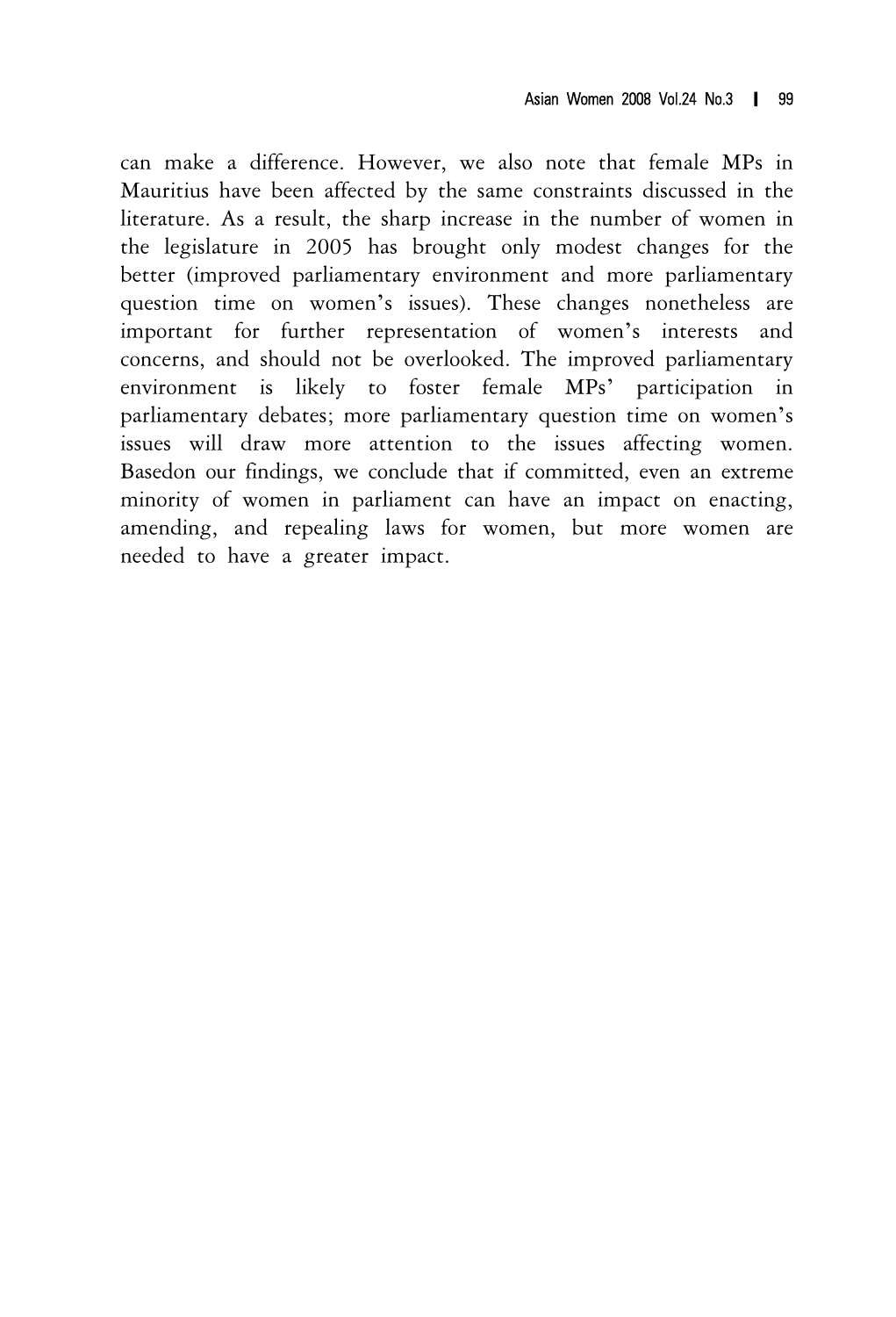#### **References**

- Barkan, J., Densham, P., & Rushton, G. (2001). Designing better electoral system for emerging democracies: A better electoral system for South Africa? Retrieved September 10, 2008, from http://www.uiowa.edu/~electdis/SA\_right.htm
- Bauer, G., & Britton, H. E. (2006). Women in African parliaments: A continental shift? In G. Bauer & H. E. Britton (Eds.), *Women in African Parliaments* (pp. 1-30). Boulder, CO: Lynne Rienner Publishers.
- Beckwith, K., & Cowell-Meyers, K. (2007). Sheer numbers: Critical representation thresholds and women's political representation. *Perspectives on Politics, 5*, 553-565.
- Bratton, M., & Walle, N. V. D. (1997). *Democratic experiments in Africa.* Cambridge, UK: Cambridge University Press.
- Bystydzienski, J. M. (1992). Influence of women's culture on public politics in Norway. In J. M. Bystydzienski (Ed.), *Women transforming politics* (pp. 11-23). Bloomington, IN: Indiana University Press.
- Carroll, S. J. (1992). Women State legislators, women's organizations, and the representation of women's culture in the United States. In J. M. Bystydzienski (Ed.), *Women transforming politics* (pp. 24-40). Bloomington, IN: Indiana University Press.
- Central Intelligence Agency. (2008). *The world factbook.* Retrieved April 30, 2008, from http://www.cia.gov/library/publications/the-world-factbook/print/mp.html.
- Chiroro, B. (2005). *Engendering democracy through the ballot box in the Mauritius 2005 elections.* No. 37. Johannesburg, South Africa: Electoral Institute of South Africa. Retrieved September 18, 2008 from http://www.eisa.org.za/PDF/OP37.pdf
- Darga, A. (2005). *Election update 2005: Mauritius. No. 2 & 3.* Johannesburg, South Africa: Electoral Institute of South Africa. Retrieved September 18, 2008 from http://www.eisa.org.za/PDF/eu200502\_03mu.pdf
- Devlin, C., & Elgie, R. (2008). The effect of increased women's representation in Parliament: The case of Rwanda. *Parliamentary Affairs, 61*, 237-254.
- Disney, J. L.. (2006). Mozambique: Empowering women through family law. In G. Bauer & H. E. Britton (Eds.), *Women in African Parliaments* (pp. 31-57). Boulder, CO: Lynne Rienner Publishers.
- Geisler, G. (1995). Troubled sisterhood: Women and politics in Southern Africa case studies from Zambia, Zimbabwe and Botswana. *African Affairs, 94*, 545-578.

\_\_\_\_\_\_\_\_\_. (2004). *Women and the remaking of politics in Southern* Africa. Uppsala, Sweden: Nordiska Afrikainstitutet.

Goetz, A. M. (1998a). Fiddling with democracy. In M. Robinson & G. White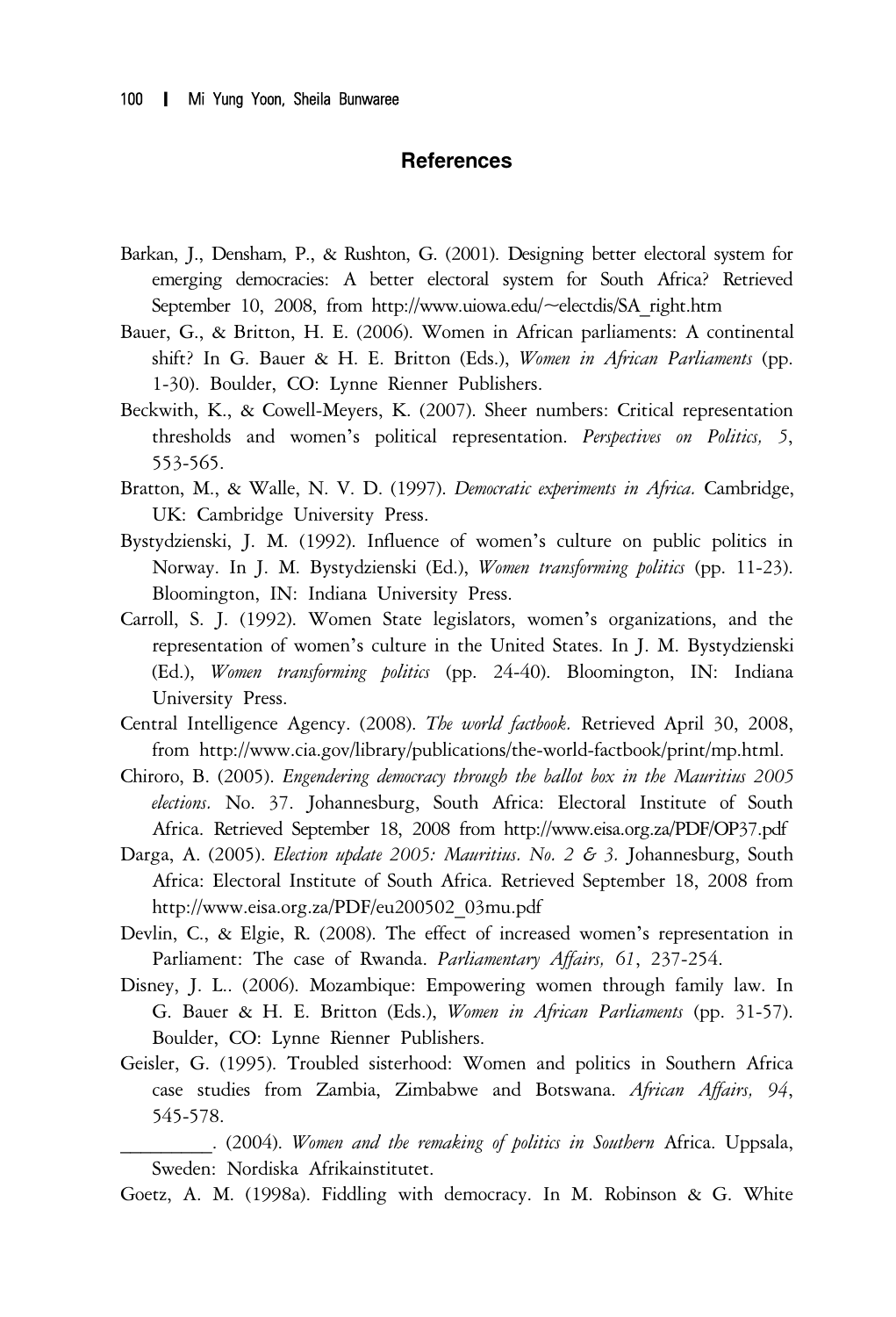(Eds.), *The democratic developmental state: Politics and institutional design* (pp. 245-279). New York: Oxford University Press.

\_\_\_\_\_\_\_\_\_\_. (1998b). Women in politics and gender equity in policy: South Africa and Uganda. *Review of African Political Economy, 76*, 241-262.

Goetz, A. M., & Hassim, S. (2003). *No shortcuts to power.* London: Zed Books.

- Gunganah, B., Ragobar, S., & Varma, O. N. (1997). *Beyond inequalities: Women in mauritius.* Quartre-Bornes, Mauritius: Mauritius Alliance of Women and the Women in Development Southern Africa Awareness Programme of the Southern African Research and Documentation Centre.
- Mac Gregor, K. (2000). The politics of empowerment: Women in parliament. *Indicator South Africa, 16*, 26-33.
- Phillips, A. (1998). Democracy and representation: Or, why should it matter who our representatives are? In A. Phillips (Ed.), *Feminism and Politics.* Oxford: Oxford University Press.
- Political power and decision-making in the aftermath of Nairobi: The case of Mauritius. (2008). *Agenda.* Retrieved May 30, 2008, from http:www.agenda.org.za.
- Sawer, M. (2000). Parliamentary representation of women: From discourses of justice to strategies of accountability. *International Political Science Review 21*, 361-380.
- Tinker, H. (1974). *A new system of slavery: The export of Indian labour overseas* (pp. 1830-1920). London: Oxford University Press.
- Tremblay, M. (1998). Do female MPs substantively represent women? A study of legislative behaviour in Canada's 35<sup>th</sup> parliament. *Canadian Journal of Political Science, 31*, 435-465.
- Tripp, A. M. (2000). *Women and politics in Uganda.* Madison, WI: University of Wisconsin Press.
	- \_\_\_\_\_\_\_\_\_\_. (2001). The new political activism in Africa. *Journal of Democracy, 12*, 141-155.

\_\_\_\_\_\_\_\_\_\_. (2006). Uganda: Agents of change for women's advancement? In G. Bauer & H. E. Britton (Eds.), *Women in African parliaments* (pp. 111-132). Boulder, CO: Lynne Rienner Publishers.

- Yoon, Mi Yung. (2005). Sub-Saharan Africa. In Y. Galligan & M. Tremblay (Eds.), *Sharing power: Women, parliament, democracy* (pp. 79-90). Aldershot, United Kingdom: Ashgate.
- \_\_\_\_\_\_\_\_\_\_\_\_. (2008). The Mauritian election of 2005: An unprecedented increase of women in parliament. *Journal of International Women's Studies, 9*, 13-26.
- Yoon, Mi Yung., & Bunwaree, S. (2006). Women's legislative representation in Mauritius: 'A Grave Democratic Deficit'. *Journal of Contemporary African Studies, 24*, 229-247.
- Zimmerman, J. F. (1994). Equity in representation for women and minorities. In